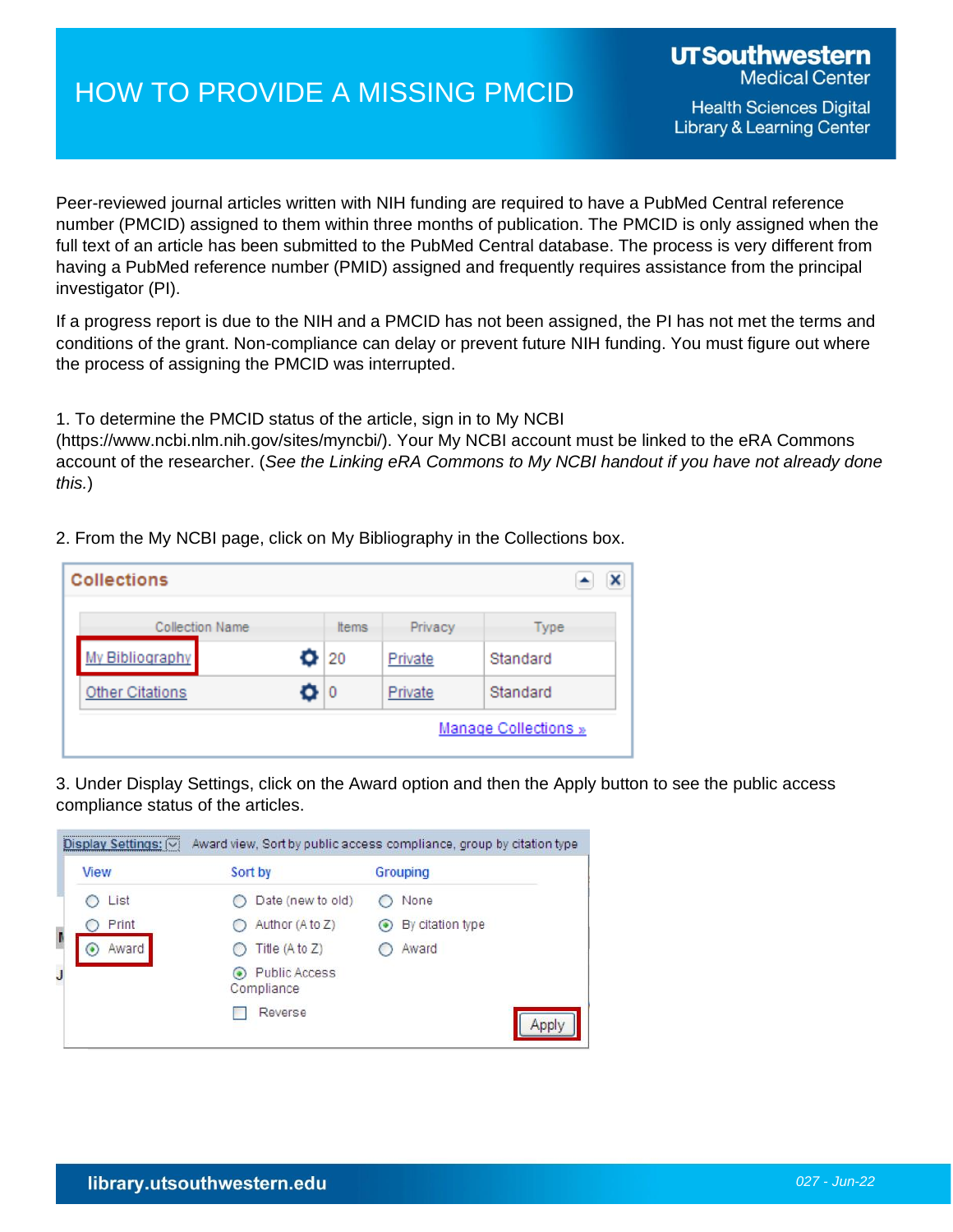a. A question mark means the NIH has no information on the article, and the PMCID assignment process has probably not begun.

? Public Access Compliance: Edit Status NIH Funding: No funding has been associated with this citation.

b. A red circle means the NIH knows the article is not compliant. In the example below, the article was submitted to PubMed Central, but the PI did not log into the NIH Manuscript Submission (NIHMS) System to approve the submitted files.

Public Access Compliance: Non-compliant. No PMCID 3 months post publication. NIHMS ID: NIHMS121260 NIH Funding: No funding has been associated with this citation.

c. A yellow circle means the article has been submitted to PubMed Central, but a PMCID has not been

assigned yet. The yellow circle is most frequently used when the final published article has been submitted by the journal. For these articles, substitute "PMC Journal – In Process" in place of the PMCID.

4. To continue the PMCID assignment process, click on the Public Access Compliance Status icon (either the question mark or the red circle) to edit the article details.

a. The first step is to designate the article as NIH-funded.

| 1. NIH Funding: Yes (edit)                                                                                                                                                                                                                                                                                                                                                              |  |
|-----------------------------------------------------------------------------------------------------------------------------------------------------------------------------------------------------------------------------------------------------------------------------------------------------------------------------------------------------------------------------------------|--|
| 2. Choose Your Awards That Funded This Citation (edit)                                                                                                                                                                                                                                                                                                                                  |  |
| 3. Public Access Compliance                                                                                                                                                                                                                                                                                                                                                             |  |
| The NIH Public Access Policy requires scientists to submit final, peer-reviewed journal<br>manuscripts that arise from NIH funds to the digital archive PubMed Central upon<br>acceptance for publication. (See Determine Applicability for full details.) Please submit<br>the final manuscript sent to your publisher or indicate that this publication is exempt<br>from the policy. |  |
| This citation has been submitted to NIHMS and is being processed. If this has changed,<br>please make a new selection below.                                                                                                                                                                                                                                                            |  |
| Begin submission in the NIHMS.                                                                                                                                                                                                                                                                                                                                                          |  |
| This citation has been submitted. NIHMS ID: 121260<br>$\odot$                                                                                                                                                                                                                                                                                                                           |  |
| Arrangements have been made for a publisher on this list to send the final<br>article directly to PubMed Central.                                                                                                                                                                                                                                                                       |  |
| This citation does not need to be submitted under NIH Public Access because:                                                                                                                                                                                                                                                                                                            |  |
| Publication was not peer reviewed.                                                                                                                                                                                                                                                                                                                                                      |  |
| Publication was accepted for publication before April 7, 2008.                                                                                                                                                                                                                                                                                                                          |  |
| Publication was written in a script other than Latin (e.g., Russian,<br>Japanese).                                                                                                                                                                                                                                                                                                      |  |
| Publication was not directly supported by NIH.                                                                                                                                                                                                                                                                                                                                          |  |
| Save & Close<br>Cancel                                                                                                                                                                                                                                                                                                                                                                  |  |